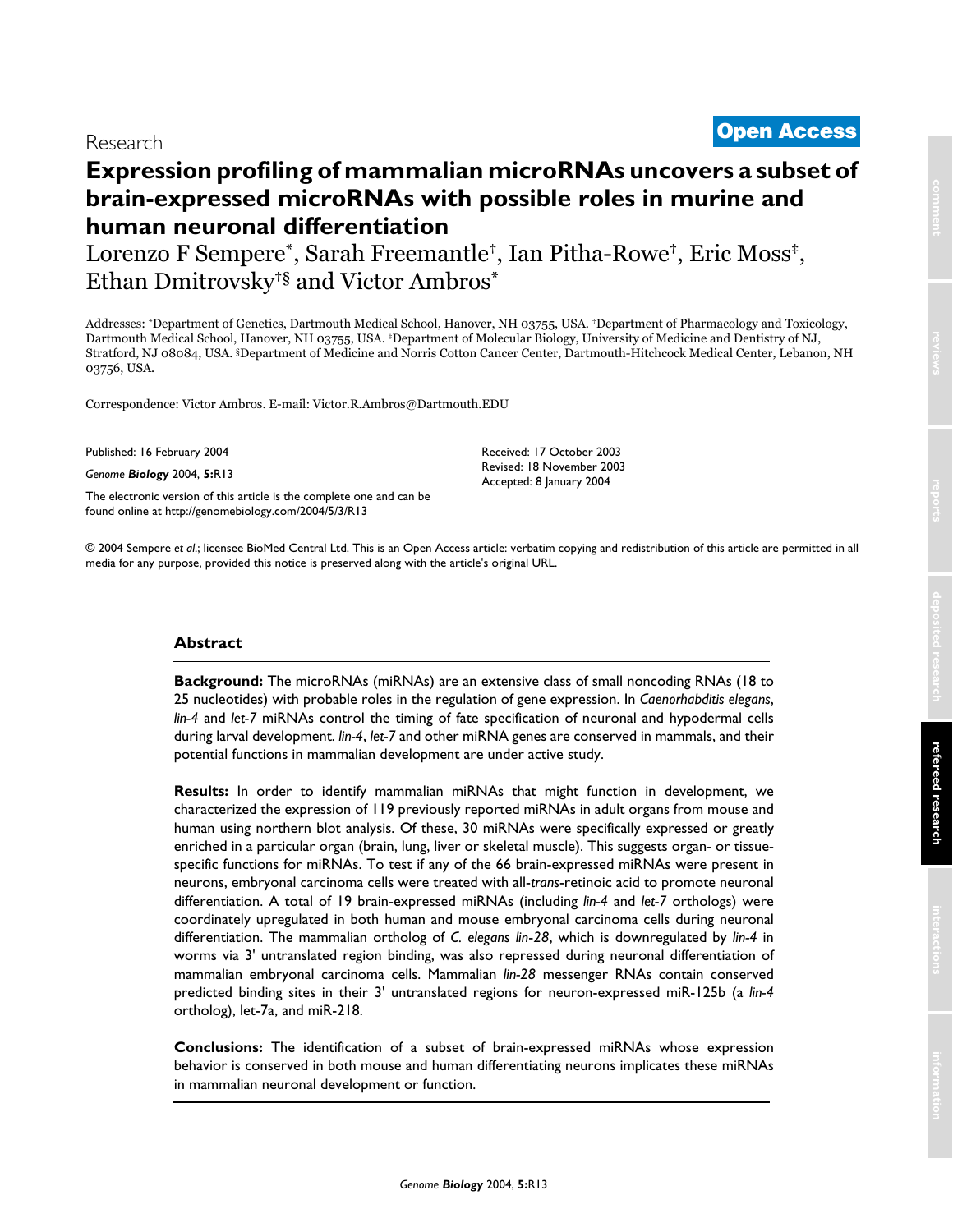## **Background**

The microRNAs (miRNAs) are an extensive class of small non-coding RNAs with mature transcripts of 18 to 25 nucleotides [1-12]. The enzymatic machinery involved in the biogenesis of miRNAs in plants and animals is well conserved. RNAse type III-like Dicer, together with Argonaute proteins, cleaves a miRNA hairpin precursor (70 to 75 nucleotides) to yield a stable, ~22 nucleotides miRNA from one arm of the hairpin [13]. Some miRNA genes are often organized into clusters [1-3[,14,](#page-9-0)15], and in some cases clustered miRNAs are co-expressed [[14,](#page-9-0)15]. Coordinate transcription is the first of multiple levels for regulation of miRNA expression, including miRNA maturation, transport, and stability [15-17]. This gives plants and animals a great flexibility to modulate the levels of miRNAs in different cell types and tissues and at different stages of their development.

The biological functions of a handful of miRNAs have been identified in plants and animals [13,18]. The most apparent difference between plant and animal miRNAs is the way they interact with target genes. Animal miRNAs are generally thought to recognize their messenger RNA (mRNA) targets by incomplete base-pairing, leading to translational inhibition of the target. Plant miRNAs apparently also inhibit translation [19], but many plant miRNAs are precisely complementary to their targets, and in these cases they act as guides to trigger transcript degradation through RNA interference (RNAi) [20-[22\]](#page-9-1). In *Caenorhabditis elegans*, upregulation of lin-4 and let-7 RNAs during the first and fourth larval stage, respectively, triggers an ordered downregulation of target genes that is required for the sequential expression of stage-specific developmental programs [\[23](#page-9-2)-26]. lin-4 RNA binds to the 3' untranslated region (UTR) of *lin-14* and *lin-28* mRNAs and inhibits their translation [\[27](#page-9-3)[,28\]](#page-9-4). Similarly, let-7 RNA binds to 3' UTR of *lin-41* and *lin-57* mRNAs and inhibits their expression at a post-transcriptional level [[29](#page-9-5)[-31](#page-9-6)]. In *Drosophila melanogaster*, the mRNAs of the pro-apoptotic gene *hid* and the apoptotic effector gene *drice* possess binding sites for bantam and miR-14, respectively [[32](#page-10-0)[,33](#page-10-1)]. The phenotypes of *bantam* and *mir-14* loss-of-function suggest that these miRNAs regulate apoptosis by inhibiting translation of these apoptosis-promoting genes [[32,](#page-10-0)[33\]](#page-10-1).

In mammals, certain miRNAs have been implicated in the maintenance of pluripotent cell state during early embryogenesis [34], and roles have been suggested for other miRNAs in tissue-specific or organ-specific development [2]. However, hundreds of miRNAs have been cloned from mouse and human organs and cell lines [1-3,9,10], and numerous additional miRNAs have been predicted with computational algorithms [8]. To begin to explore the possible roles for these numerous miRNAs in mammalian development, we used northern analysis to characterize the expression of 119 previously reported miRNAs in adult organs from mouse and human. Of these, 30 miRNAs were specifically expressed or greatly enriched in a particular organ, suggesting an organ- or

tissue-specific function. A small subset of brain-expressed miRNAs was induced in mouse and human embryonal carcinoma (EC) cells treated with all-*trans*-retinoic acid (RA). This induction coincided closely with the time of terminal neuronal differentiation. The evolutionary conserved expression of these miRNAs suggests that they may play a role in the specification and/or progression of neuronal lineage. The orthologous protein of *C. elegans* LIN-28 was repressed in these EC cells treated with RA. In addition, mammalian Lin-28 mRNAs contain conserved predicted binding sites in their 3' UTRs for neuron-expressed miR-125b (a *lin-4* ortholog), let-7a, and miR-218. Thus, Lin-28 may also be subjected to miRNA regulation in mammalian cells.

# **Results and discussion**

# **Diverse miRNA expression patterns in mammalian organs**

Using northern analysis, we characterized the expression pattern of 92 previously cloned miRNAs [1-3,9,10] and 27 computationally predicted miRNAs [8] in adult organs from mouse and human (Figure [1\)](#page-2-0). This study confirms the expression of previously cloned miRNAs [1-3,9,10], and validates the existence of computationally predicted miRNAs [8]. Although a wide range of expression profiles was represented among these miRNAs, in general those miRNAs that had been efficiently cloned from a particular organ in previous studies [2,3], were also detected in those same organ(s) by northern blot hybridization in this study. We detected 21 out of 27 computationally predicted miRNAs by northern blot hybridization. This result indicates that computational predictions are an appealing method for miRNA gene discovery [8], but one should be cautious not to take computer predictions as proof of existence until newly predicted miRNAs are validated experimentally. The inability to detect some of the cloned and predicted miRNAs might be due to low levels of expression, expression limited to a small number of cells or in a narrow window of time during development, or simply that these miRNAs are not expressed in organs examined in this study.

A total of 17 of the expressed miRNAs were detected exclusively in a particular mouse organ; these included: seven brain-specific miRNAs (miR-9, -124a, -124b, -135, -153, -183, -219), six lung-specific miRNAs (miR-18, -19a, -24, -32, -130, -213), two spleen-specific miRNAs (miR-189, -212), one liverspecific miRNA (miR-122a), and one heart-specific miRNA (miR-208) (Figure 2). All of the indicated mouse brain-, liverand heart-specific miRNAs were also detected in the human counterpart organs (miRNA expression was not examined in human kidney, lung or spleen), with the exception of miR-183 in the human brain. Among the 75 miRNAs that were detected in two or more mouse organs, the levels of 14 of these were detected in a particular mouse organ at levels at least two-fold higher than in any other organ; these included: seven brain-enriched miRNAs (miR-9\*, -125a, -125b, -128,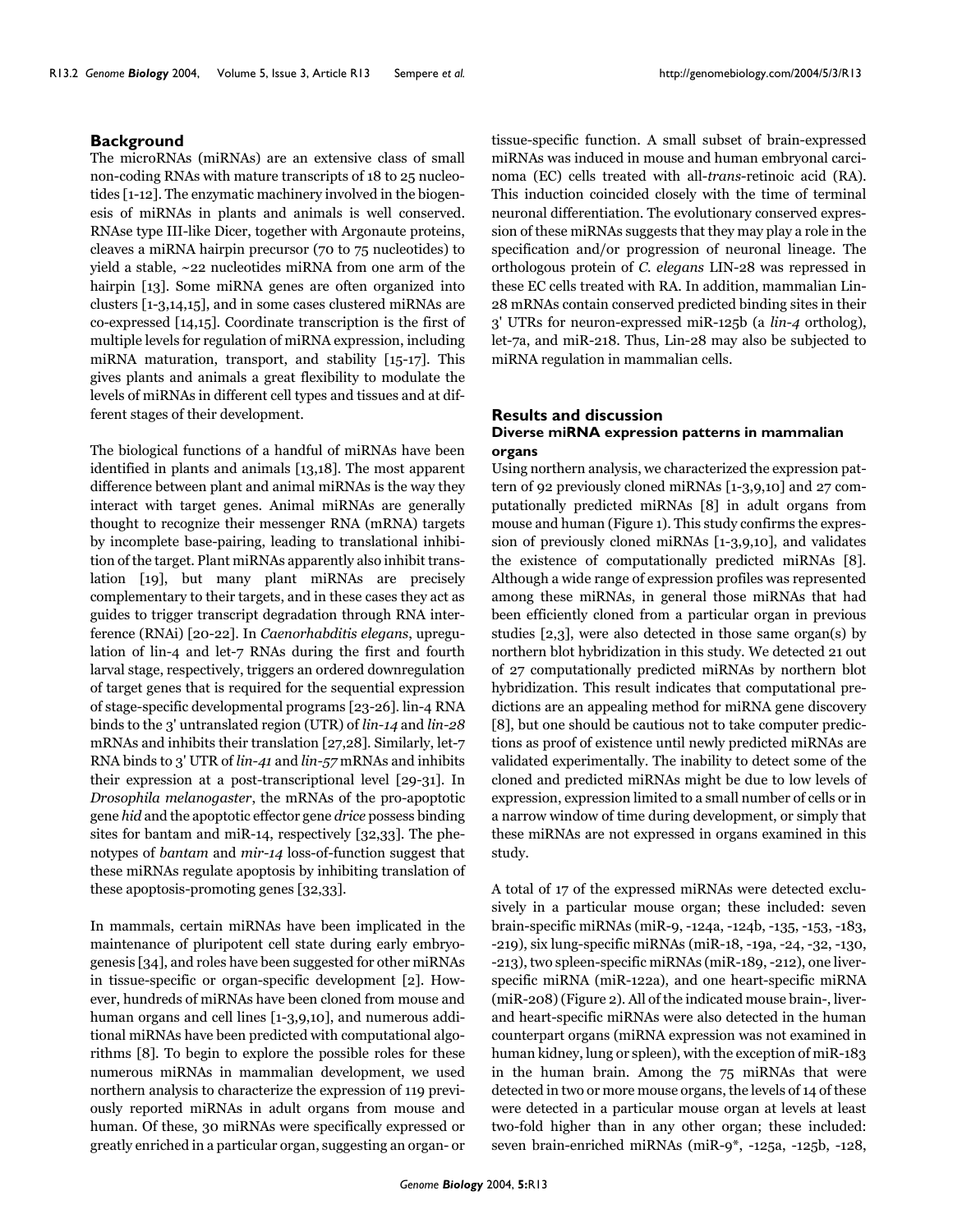<span id="page-2-0"></span>

The miRNA expression in mammalian organs and carcinoma cells. Mouse and human organs analyzed by northern blotting were brain (B), liver (Li), heart (H), skeletal muscle (M), lung (Lu), kidney (K), and spleen (S). P19 and NT2/D1 were treated with RA at time 0, cells were harvested and total RNA extracted at the indicated times (days). The miRNA levels detected by northern blot hybridization are represented as fold change of radioactive signal over background, as described in Materials and methods. The intensity of the yellow scale corresponds to the intensity of miRNA expression; black indicates no signal was detected over background, either by quantification or by visual inspection of the phosphoimager image. White indicates cases that were not tested. The stringency of hybridization was not sufficient to distinguish single nucleotide mismatches; very similar expression profiles were observed for members of closely related miRNA families, and so these profiles may reflect a composite of expression profiles from each member.

-132, -137, -139), three skeletal muscle-enriched miRNAs (miR-1d, -133, -206), two kidney-enriched miRNAs (miR-30b, -30c), and one spleen-enriched miRNA (miR-99a) (Figure 2). All brain-enriched and skeletal muscle-enriched miR-NAs had similar elevated levels in the human counterpart organs. The high conservation of expression of these organspecific and organ-enriched miRNAs between mouse and human suggests that they may play a conserved role in the establishment and/or maintenance of a cell or tissue type of that particular organ.

To identify additional classes of miRNAs with similar expression profiles, all 119 miRNAs were hierarchically clustered on the basis of their expression profiles in our experiments, applying Pearson's distribution. From this analysis, at least six major groups of miRNAs with similar expression profiles were discerned (Figure 2c). A group of six miRNAs was expressed primarily in mouse spleen (miR-127, -142-a, -142 s, -151, -189, -212). A group of five miRNAs was expressed in mouse and human liver (miR-122a, -152, -194, -199, -215) with some scattered expression in other organs including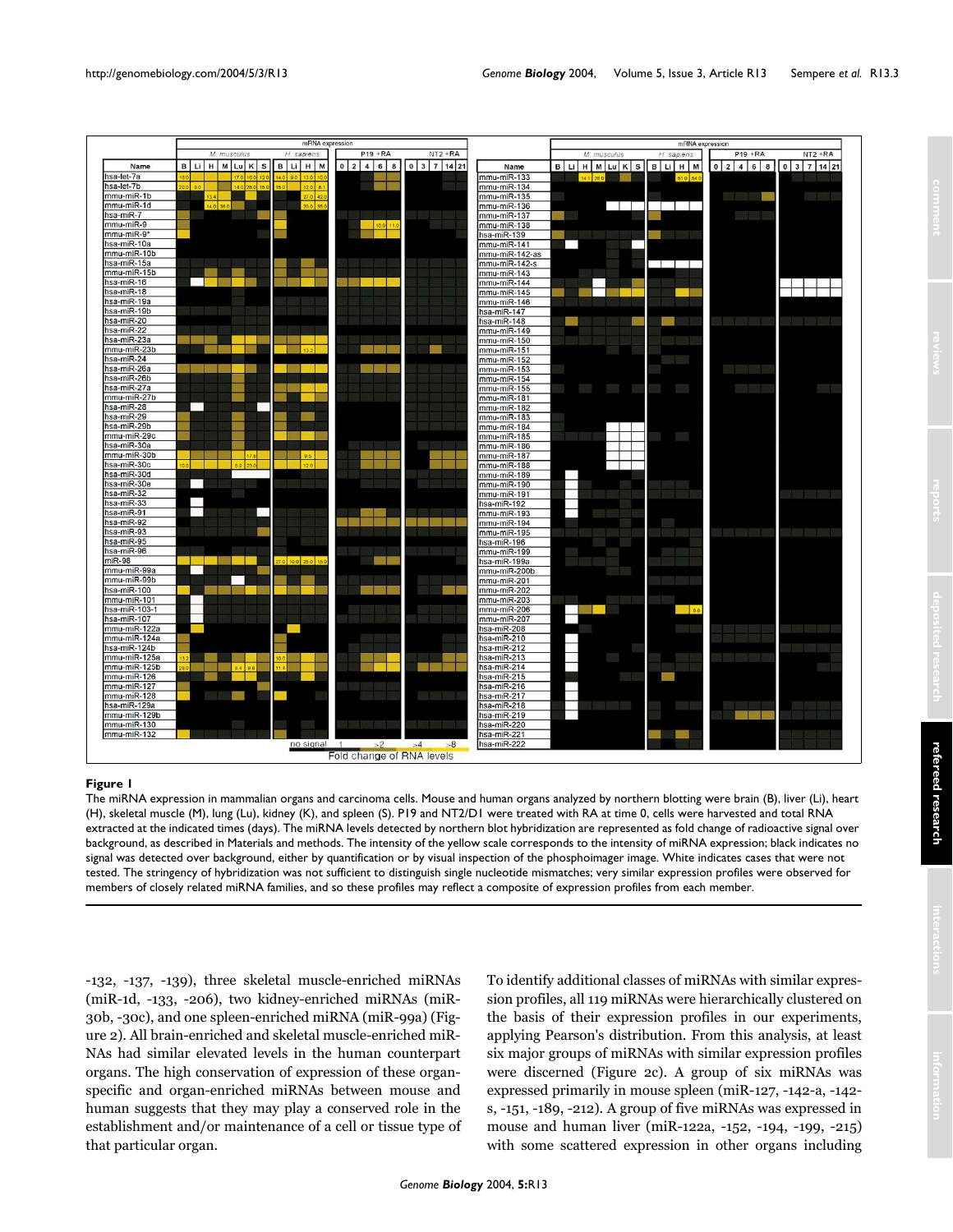

The miRNA expression profiles in mammalian organs. **(a)** Distribution of all expressed miRNAs in mouse organs (center), miRNAs expressed only in a particular organ (right), and miRNA enriched in a particular organ at least two-fold over other organs (left). Note that mouse brain-specific miRNAs were detected at higher levels than mouse lung-specific miRNAs. Indeed, four of the seven brain-specific miRNA radioactive signals were detected at least twofold over background. **(b)** Northern blots of representative miRNAs with similar expression patterns in organs of mouse and human. **(c)** Clustering of expressed miRNAs by their similar expression profiles in mouse (Mm) and human (Hs) brain (B), liver (Li), heart (H), skeletal muscle (M), lung (Lu), kidney (K), and spleen (S). Note that some mouse lung-specific miRNAs (miR-19a, miR -130, miR -213) are also expressed in other human organs. Colored bars to the right of miRNA names refer to the corresponding color-coded classes in the right hand pie chart in (a): brain-specific (red), brain-enriched (purple), or lung-specific (light grey).

lung and kidney. A group of seven miRNAs was expressed in mouse lung and kidney (miR-18, -20, -24, -32, -141, -193, - 200b). Together, the last two groups might reflect a role of miRNAs in an epithelial cell type since liver, lung, and kidney

are organs containing epithelial tissues. A group of 17 miRNAs was expressed in mouse and human brain (miR-7, - 9, -9\*, -124a, -124b, -125a, -125b, -128, -132, -135, -137, -139, -153, -149, -183, -190, -219) with scattered expression in other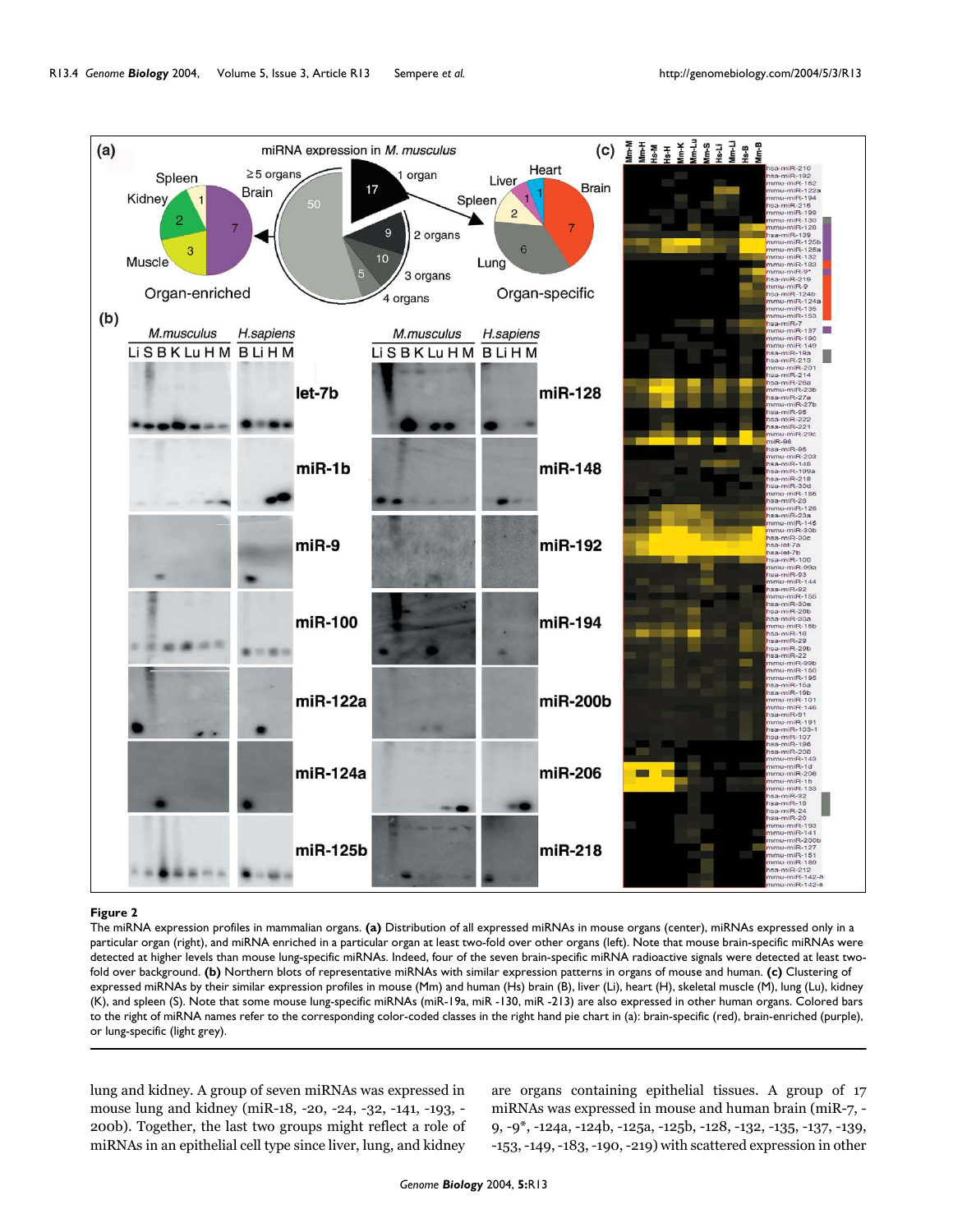organs. This group included all seven brain-specific and seven brain-enriched miRNAs described above. The brain is a complex organ with several cell types, among which neurons and glial cells are predominant. Future work will determine the specific neuronal cells in which these miRNAs are expressed. A group of six miRNAs was expressed in mouse and human skeletal muscle and heart: miR-1b, -1d, -133 and - 206 had elevated expression in heart and skeletal muscle with low expression in other organs and miR-143 and -208 were almost exclusively detected in heart and skeletal muscle. Skeletal muscle and heart derive from the mesodermal embryonic layer and possess similar striated muscle cells. Thus, these miRNAs could be developmentally expressed in muscle cells of both organs. A group of five miRNAs showed abundant expression across organs (let-7a, -7b, miR-30b, - 30c). *let-7* family members have been suggested to play a role in terminal differentiation during development in invertebrates and vertebrates [16]. Overall, about 50% of the expressed miRNAs were assigned to a specific or restricted set of organs. Other miRNAs had a more complex pattern of expression and these were not readily assigned to a particular group.

The majority of miRNAs presented here were previously cloned by Lagos-Quintana and colleagues [2,3]. Our characterization of organ expression of miRNAs correlates with the organ(s) from which these miRNAS were originally cloned [2,3]. miRNAs that were abundantly cloned in a particular organ, such as miR-135 and miR-153 from brain [2], were exclusively detected by northern analysis in mouse and human brain. However, we observed some discrepancies between our expression profiling by northern analysis and expression profiling by cloning [2,3]. This is particularly so for certain less-abundant miRNAs - those that were represented in size-selected RNA libraries by three or fewer copies. We believe that northern analysis is a more statistically robust method for expression profiling of less abundant miR-NAs than cloning frequency is. The panel of organs that we tested in our study did not include all the organs and tissues that miRNAs were cloned from [1-3,9,10], and thus some organ-specific or organ-enriched miRNAs may be expressed in additional organs or tissues.

#### **Coordinate expression of closely linked miRNAs**

Closely linked miRNAs that are arranged in tandem often exhibit similar expression profiles, consistent with shared *cis*regulatory elements, and possibly a polycistronic precursor transcript. We observed similar expression profiles for the pair of linked miRNAs, *mir-194* and *mir-215*, and also for both members of the *mir-1d*~*mir-133* cluster (Figure [3\)](#page-5-0). The miR-1d~miR-133 hairpin precursors were found contained within the same human cDNA clone (gi|34367728), suggesting that miR-1d and miR-133 were expressed from the same di-cistronic transcript.

We have also found several cases were closely linked miRNAs are not tightly coexpressed. Closely linked miRNAs such as *mir-23b~mir-27b~mir-24*/*mir-189* exhibited more loosely correlated expression patterns (Figure [3\)](#page-5-0). However, a transcript containing miR-23b~miR-27b~miR-24/miR-189 was detected by northern analysis in humans (gi|4105182), which suggests that these clustered miRNAs probably belong to the same transcriptional unit, but accumulate differentially *in vivo* as a result of differences in post-transcriptional processing or stability. Other cases of clustered miRNAs with different expression profiles, such as *mir-132* and *mir-212*, could represent closely linked but independent transcription units.

### **miRNAs can be expressed from long transcripts**

We found in GenBank [35] evidence that single, isolated miRNA genes can be expressed from long transcripts. miR-9/ miR-9\* and miR-145 were cloned in cDNA libraries from human hypothalamus (gi|28436750) and trachea (gi|21752921), respectively. Both miR-191 and miR-214 were contained in long transcripts cloned in cDNA libraries from mouse neonate head (gi|26096865) and eyeball (gi|26094816), respectively. Where the miRNA transcriptional unit starts is an important consideration since regulatory regions for miRNA transcription may reside kilobases upstream of the predicted hairpin precursor. In other cases, a miRNA may be regulated by a cryptic or nearby promoter. For example, *mir-208*, which is expressed in the mouse and human heart, resides in an intron of human cardiac α-myosin heavy chain. Perhaps *mir-208* is co-transcribed with αmyosin and then processed out.

# **Some miRNAs are associated with chromosomal rearrangements**

Some miRNAs reside in genomic regions that have been associated with a disease state. *mir-15* and *mir-16* reside on chromosome 13q14, a region associated with chronic lymphocytic leukemia (CLL) (Figure [3](#page-5-0)b). Calin *et al*. reported that miR-15 and miR-16 were expressed at reduced levels or unexpressed at all in patients with CLL [36]. Notably, *mir-142s*/*mir-142as* are located in the junction of the t(8;17) chromosomal rearrangement. This translocation fuses Bcl3 and Myc genes, thus resulting in an aggressive B-cell leukemia [2,37]. *mir-29* resides on chromosome 7q31. This FRA7G region is frequently altered in different tumor types including prostate, breast, and ovarian cancer [38]. It has also been hypothesized that FRA7G region contains a tumor suppressor gene, which is mutated during the development of these cancers or an oncogene that is amplified [38]. It will be interesting to see if miR-142s/miR-142as and miR-29 expression is altered in patients with a t(8;17) chromosomal rearrangement or mutated FRA7G region, respectively.

# **A subset of brain-expressed miRNAs is induced in retinoic acid-treated EC cells**

We observed a high percentage of brain-specific and brainenriched miRNAs compared to miRNAs enriched or specific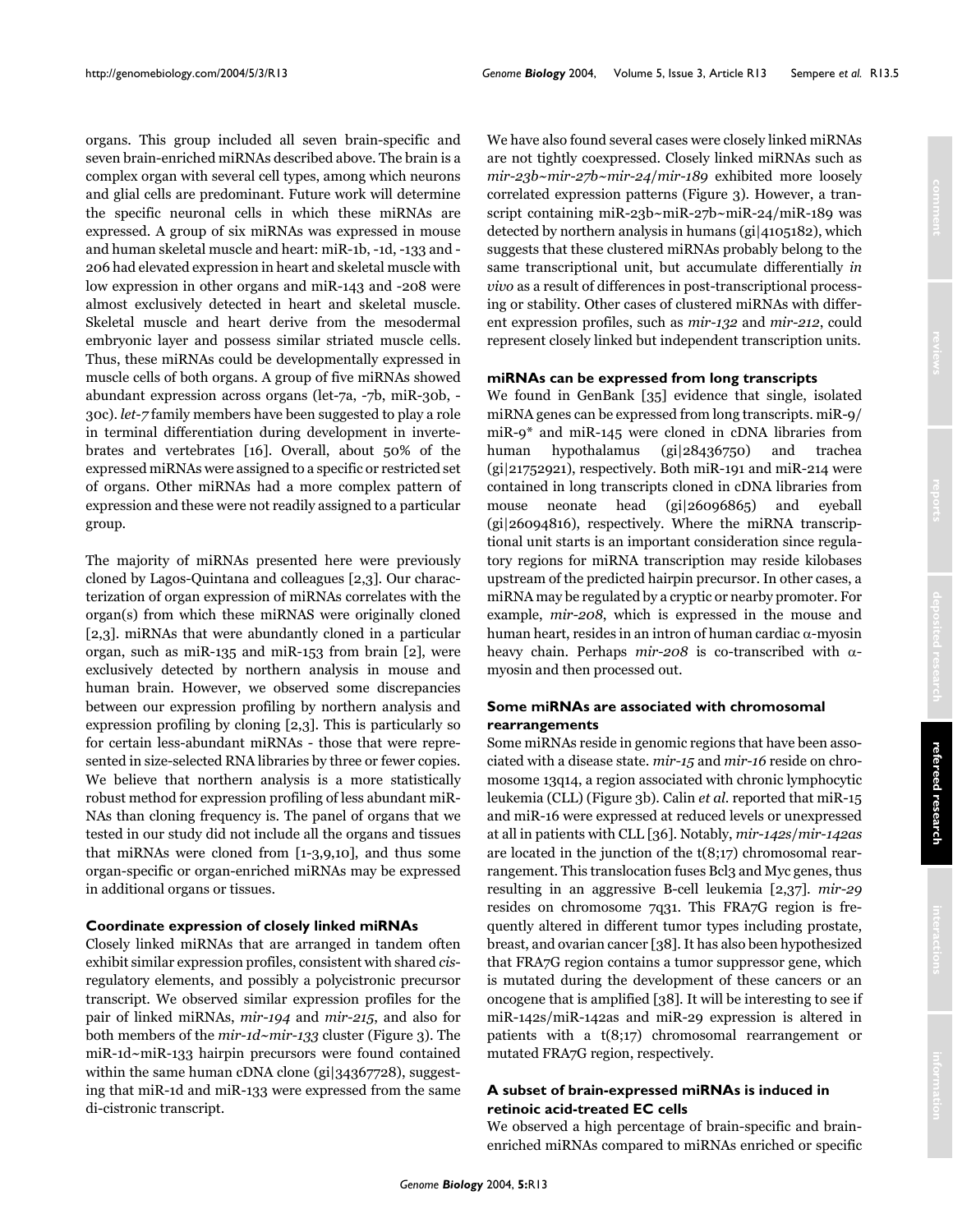<span id="page-5-0"></span>

Genomic organization and correlated expression of clustered miRNAs. **(a)** In some miRNA clusters, all members of the cluster can be expressed in a highly correlated pattern; **(b,c)** for other clusters, the expression of different cluster members can vary in level or pattern. In some cases, entire clusters, or individual cluster members, have been cloned in human or mouse cDNA libraries, or detected by northern blot hybridization (dotted lines). Some miRNAs are associated with aberrant cytological locations (parenthesis). Chromosomal location of miRNAs is given by their cytological coordinates or BAC clone. Expression profiles are shown for mouse and human brain (B), liver (Li), heart (H), skeletal muscle (M), lung (Lu), kidney (K), and spleen (S).

to other organs (14 out of 30 miRNAs in mouse), and an overall prevalence of miRNAs expressed in the brain (66 out of 90 miRNAs in mouse). This suggested that miRNA-based regulation of gene activity might be engaged during nervous system development and neuronal differentiation. To determine which of brain-expressed miRNAs were associated with neuronal differentiation, we examined their expression during neuronal differentiation of EC cells. Mouse P19 and human NTera-2 clone D1 (NT2/D1) are EC cells that differentiate into neurons upon RA-treatment [39-[41\]](#page-10-2). P19 and NT2/ D1 have similar programs of neuronal differentiation, though the differentiation of P19 cells progresses more rapidly than that of NT2/D1 cells [42,43]. An early phase of commitment to neuronal fate occurs within two days after RA-treatment for P19 and NT2/D1 cells. A later phase of terminal differentiation takes place between days five to eight in P19 cells and is delayed for more than three weeks in NT2/D1 cells [42,43]. We reasoned that miRNAs with evolutionarily conserved roles in neurons should be induced during neuronal differentiation of both mouse and human EC cells. P19 and NT2/D1 cells were treated with 1  $\mu$ M and 10  $\mu$ M of RA, respectively, to induce neuronal differentiation. Cells were collected at key days during differentiation and total RNA was analyzed by northern blotting (Figures [1,](#page-2-0) 4). Remarkably, 19 miRNAs were induced in both P19 and NT2/D1 cell lines (Figure 5). They included four of the brain-specific (miR-9, -124a, -124b, -135), four of the brain-enriched (miR-9\*, -125a, -125b, -128), and 11 of the brain-nonenriched (let-7a, let-7b, miR-30a,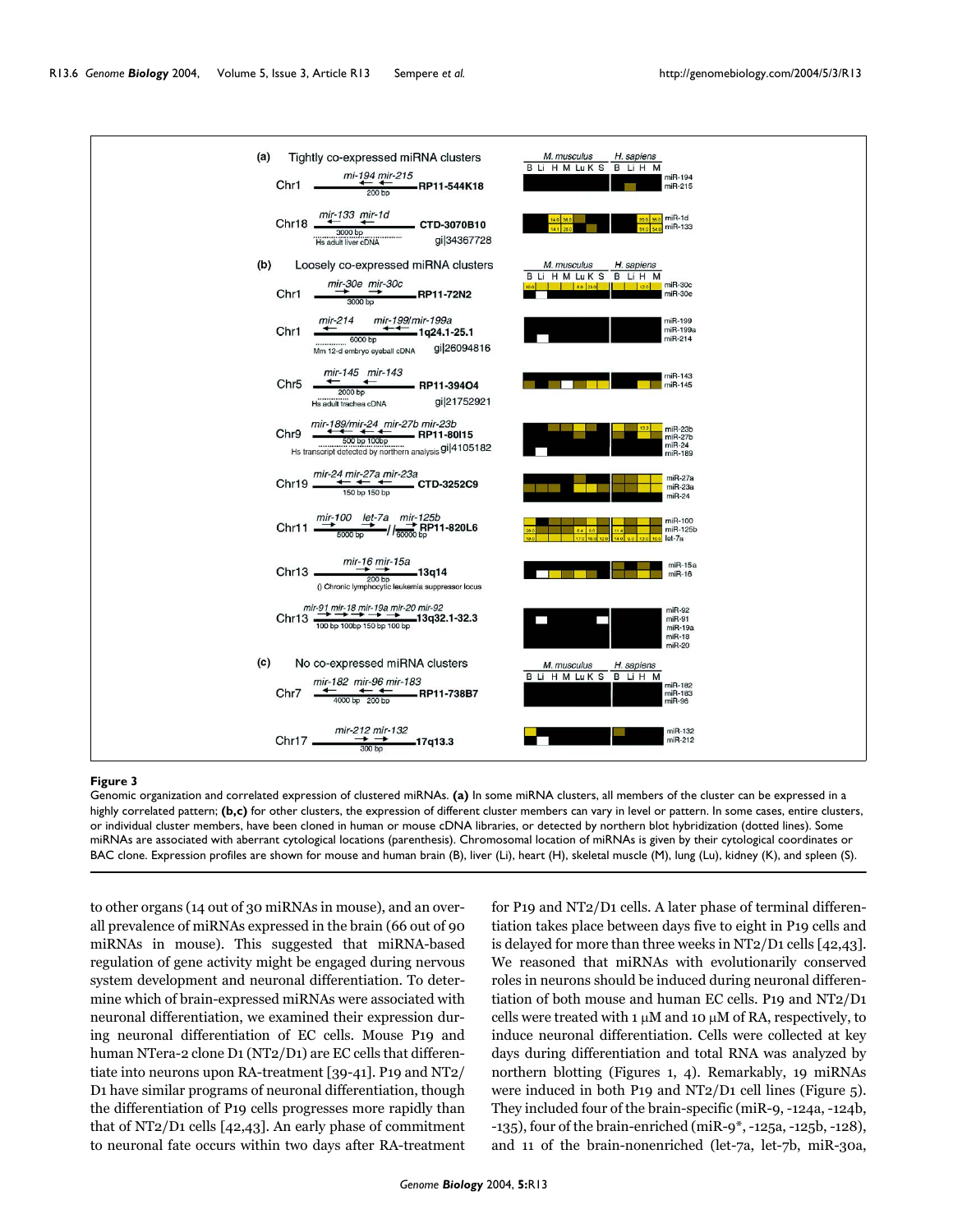

## The miRNA expression profiles in EC ce **Figure 4** lls differentiating in response to RA

The miRNA expression profiles in EC cells differentiating in response to RA. **(a)** Sets of miRNAs expressed in P19 and NT2/D1 cells treated with RA. All RA-induced miRNAs in P19 and NT2/D1 cells are also expressed in the brain (Figures [1](#page-2-0), 2). Numbers in overlapping areas indicate the amount of miRNAs that belong to intersecting sets. **(b)** Clustering of the 19 miRNAs induced by RA-treatment in both P19 and NT2/D1 cells by their similar expression profile in mouse (Mm) and human (Hs) brain (B), liver (Li), heart (H), muscle (M), lung (Lu), kidney (K) and spleen (S). Colored bars to the right of miRNA names indicate miRNA expression classes in reference to the pie chart on the left: brain-specific (red), brain-enriched (purple), or brain-nonenriched (grey). **(c)** Northern blots of representative RA-induced miRNAs, constitutively expressed miRNAs (miR-92), and nonexpressed miRNAs (miR-1d) in P19 and NT2/D1 cells treated with RA

*Genome Biology* 2004, **5:**R13

-30b, -30c, -30e, -98, -100, 103-1, -156, -218). The expression of all 19 miRNAs was induced in P19 cells typically by day four after RA-treatment and progressively accumulated to higher levels thereafter. This time corresponds to a second wave of transcriptional activation of protein-encoding genes that are involved in terminal differentiation [44]. Thus, miRNA could collaborate with or fine-tune the regulation mediated by neurogenic proteins that specify neuronal identity. Since we did not directly examine expression of miRNAs in glial cells, we could not eliminate the possibility that RA-induced miRNAs were also expressed in glial cells.

Only a subset of the brain-expressed miRNAs were detected in neurons derived from RA-treated EC cells suggesting that other brain-expressed miRNAs are present primarily in nonneuronal cell types such as glia. Alternatively, these other brain-expressed miRNAs may be present in neuronal subtypes not represented in differentiated neurons derived from EC cells. In a recent study, Krichevsky *et al*. described a series of miRNAs that were developmentally regulated in rat brain during corticogenesis [17]. We observed that the same series of miRNAs was upregulated in EC cells upon RA-treatment. Krichevsky *et al*. also showed that miR-9/miR-9\* were expressed at lower levels in the presenillin-1 knockout mouse, which had an abnormal forebrain development [17]. We observed a strong induction of miR-9/miR-9\* expression in P19 cells. Together, these results suggest that miR-9/miR-9\* may play an important role during neurogenesis in rodents.

The coordinate activation of miRNAs (miR-9/9\*, -103-1, - 124a, -124b, -128, -135, -156, -218) during neuronal differentiation represents a global action of RA in the genome, since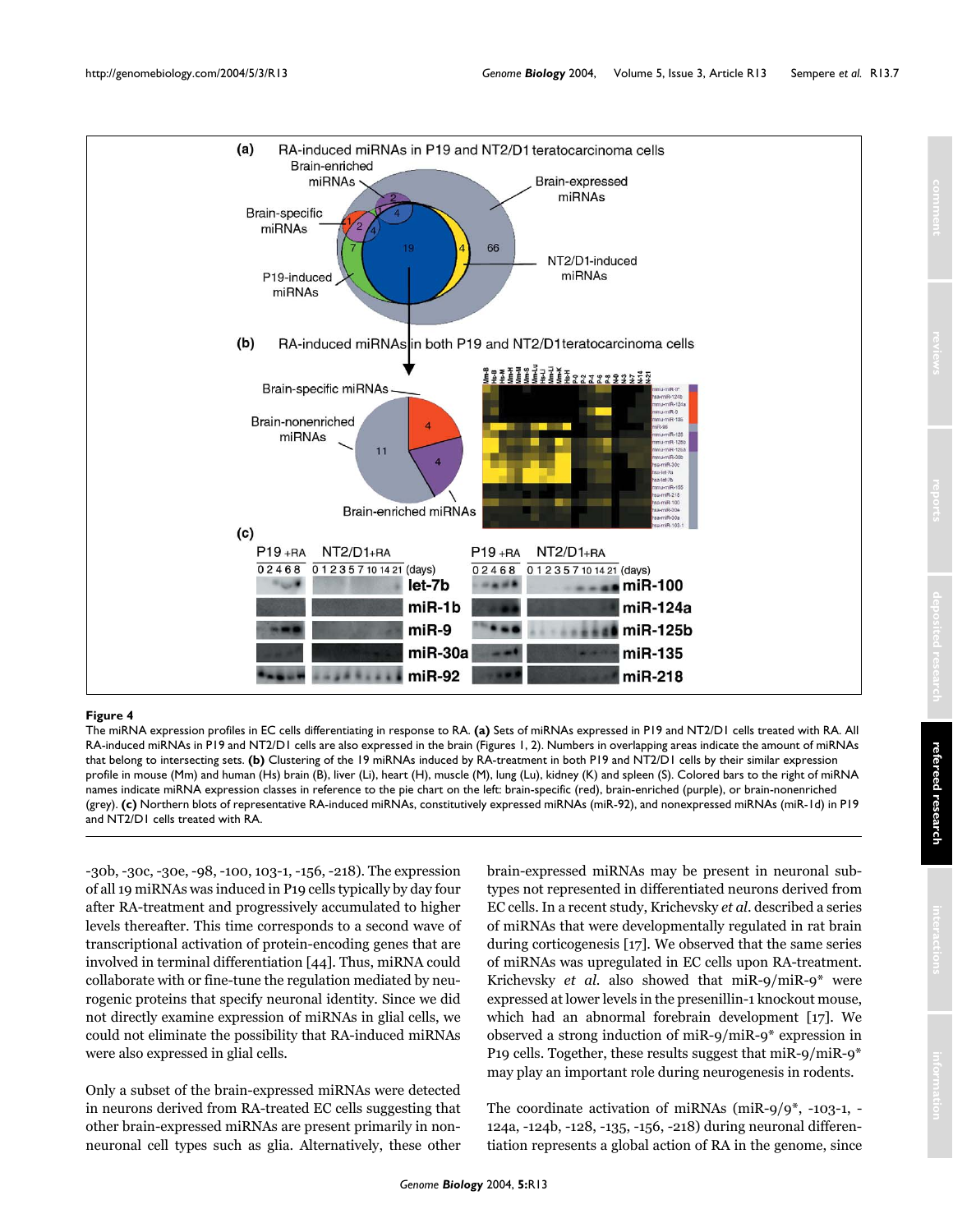

LIN-28: a potential miRNA target in P19 and NT2/D1 cells. **(a)** Western blot of LIN-28 protein in P19 and NT2/D1 cells treated with RA at day 0. Actin is shown as loading control for protein concentration. **(b)** Depiction of 3' UTR of mouse Lin-28 mRNA, colored blocks indicated strong sequence homology with human Lin-28 3' UTR. Colored bars indicate predicted miRNA sites on Lin-28 3' UTR conserved blocks. Insets of block 2 and block 3 show predicted RNA-RNA interaction of Lin-28 3' UTR and RA-induced let-7a, miR-125b, and miR-218.

these miRNAs constitute unlinked loci. This contrasts with the localized repression exerted by RA upon embryonic stem cell-specific miRNAs (miR-290 to miR-295) arranged in two tightly linked loci [34].

## **LIN-28 could be a potential target for miRNA regulation in embryonal carcinomas**

The *mir-125* and *let-7* family members were among the brainexpressed miRNAs induced during neuronal differentiation. In *C. elegans*, *lin-4* (the ortholog of *mir-125*) and *let-7* are engaged in a genetic pathway that controls temporal cell fates during larval development [25,26]. Upregulation of lin-4 RNA during the first larval stage (L1) triggers the progression from early (L1) to late (L2-L3) fate programs [\[24\]](#page-9-7). lin-4 RNA binds to the 3' UTR of target mRNAs, including *lin-28*, and inhibits their translation [[27](#page-9-3),[45](#page-10-3)]. LIN-28 is expressed at early stages in neuronal, hypodermal, and intestinal lineages before it is developmentally downregulated by lin-4 RNA. In mammals, LIN-28 protein is downregulated as embryonic development progresses, consistent with a possible conserved role in developmental timing [46]. Interestingly, LIN-28 is present in undifferentiated P19 and NT2/D1 cells, but it is not detected in neuronal or liver tissues [46]. To test if downregulation of LIN-28 could occur in conjunction with neuronal differentiation, western analysis of total protein

from lysates of P19 and NT2/D1 cells was performed at various times after RA-treatment. LIN-28 levels began to decrease on about day five after RA-treatment, and almost disappeared by day eight, when cells reached their final state of neuronal differentiation. A similar result was observed in NT2/D1 cells; LIN-28 levels decreased slightly, typically by day 14, and were still detectable at day 21. The kinetics of LIN-28 downregulation in P19 and NT2/D1 cells during RAinduced differentiation parallels the upregulation of miR-125b, let-7a, and miR-218 in these EC cells. The 3' UTRs of the mouse and human Lin-28 mRNAs contain conserved sequences complementary to miR-125b, let-7a, and miR-218 (Figure 5) [46], consistent with a role for these miRNAs in the downregulation of LIN-28 in NT2/D1 and P19 cells. Yet, we did not detect downregulation, in differentiating P19 cells, of a luciferase reporter gene fused to the mouse Lin-28 3' UTR and driven by a cytomegalovirus (CMV) or thymidine kinase (TK) promoter (data not shown). We also noticed a decrease in endogenous Lin-28 mRNA levels in differentiated neurons derived from P19 cells (data not shown), suggesting that repression of the native Lin-28 gene in this system may be largely transcriptional. These results therefore suggest that, unlike *C. elegans* larval development, where *lin-28* downregulation is primarily caused by translational repression by lin-4 RNA, the decline of Lin-28 during neuronal differentiation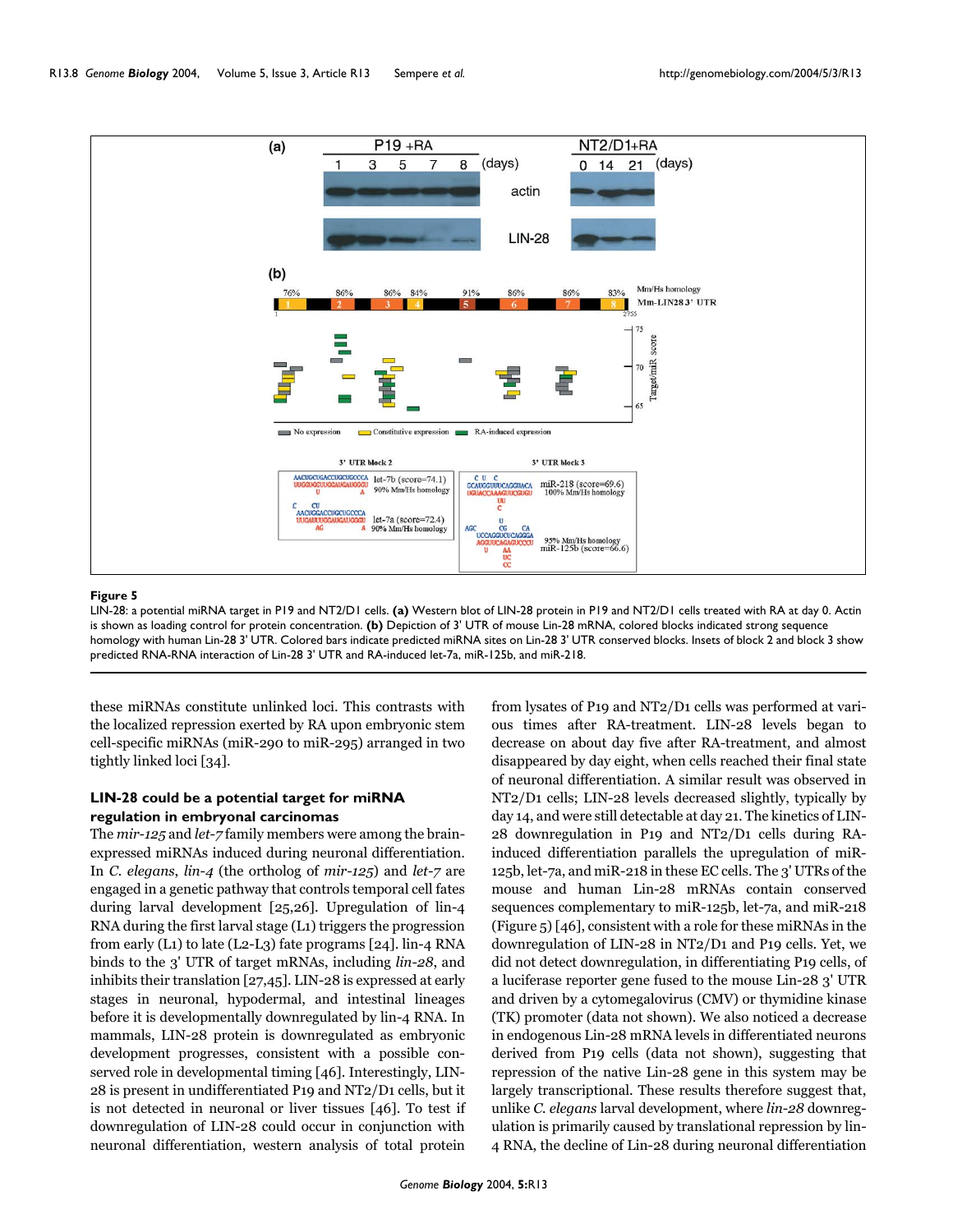of P19 cells involves primarily transcriptional repression. However, the phylogenetic conservation of miRNA sites suggests that translational repression of Lin-28 by let-7a, miR-125b, and/or miR-218 may contribute secondarily to Lin-28 downregulation in the mammalian system.

Myc and Cyclin D1 are well-characterized cases of genes repressed by RA-treatment at the levels of transcription and translation in differentiating neurons [47,48]. We subjected the conserved blocks between mouse and human Myc and Cyclin D1 3' UTRs to the same computer algorithm applied to Lin-28 3' UTR to identify potential binding sites for RAinduced miRNAs. Potential sites for let-7 and miR-30 family members were found on Myc and Cyclin D1 3' UTRs (data not shown). These findings suggest that translational repression by miRNAs, in combination with transcriptional repression and mRNA turnover, could contribute to the downregulation of growth and cell cycle regulators during neuronal differentiation.

## **Conclusions**

Hundreds of miRNAs have recently been discovered in mammalian genomes. To begin to explore the potential roles of these miRNAs in mammalian development and physiology, we characterized the expression profiles of 119 miRNAs in mouse and human organs (Figure [1](#page-2-0)). We found that many of these miRNAs exhibit phylogenetically conserved organenriched or organ-specific expression. In both mouse and human examined organs, seven miRNAs were expressed specifically in a particular organ and ten miRNAs were greatly enriched in a particular organ over all others (Figure 2). These data associate miRNAs to particular organs and suggest their participation in conserved developmental or physiological pathways within these spatial domains in mouse and human. Interestingly, 13 of these 17 miRNAs were enriched or specifically expressed in brain of both mouse and human. Of these, eight brain miRNAs were also induced during differentiation of neurons derived from human and mouse EC cells treated with RA (Figure 4). These data strongly suggest a conserved role for these miRNAs in the specification and/or progression of neuronal fate in mammals. At least one gene whose protein product decreases during neuronal differentiation, Lin-28, contains potential sites in its 3' UTR for complementary base-pairing by the RA-induced miRNAs let-7a, miR-125b, and miR-218 (Figure 5). However, not only the protein levels but also the RNA levels of Lin-28 decreased upon RA treatment suggesting that other factors must also mediate this process. Unlike *C. elegans lin-28* whose translational inhibition by lin-4 RNA is the primary mechanism for its downregulation, miRNAs may provide an auxiliary or reinforcing layer of regulation to completely shut down Lin-28 expression in EC cells. miRNA loss-of-function experiments in these EC cells could prove useful in understanding their regulatory contribution during the process of neuronal differentiation. In the case of targets whose expression is primarily

controlled on the translational level, miRNAs could play a primary regulatory role; in other cases, such as mammalian Lin-28, where the primary mode of regulation is transcriptional, translational repression by miRNAs could play an auxiliary, or supplementary regulatory role.

# **Materials and methods Cell culture and retinoic acid treatment**

P19 cells were cultured in  $\alpha$ MEM with 7.5% fetal calf serum and 2.5% fetal bovine serum supplemented with streptomycin and penicillin; NT2/D1 cells were cultured in high glucose DME with 10% fetal bovine serum supplemented with penicillin, streptomycin, and glutamine under humidified 5% CO<sub>2</sub>. P19 cells were treated with 1  $\mu$ M RA solution as described in [40]; NT2/D1 were treated with 10  $\mu$ M RA solution as described in [49]. Control cells were treated with an equal amount of the vehicle dimethyl-sulfoxide.

# **Northern analysis**

Frozen dissected organs from six-week-old C57BL/6 mice were a gift from Nathan Watson (Norris Cotton Cancer Center at Dartmouth-Hitchcock Medical Center). Total RNA was extracted from pooled organs of two to four mice or from cell lines with Trizol Reagent following the vendor's recommendations. Total RNA, 5 or 10 µg, was routinely loaded onto 12% urea-polyacrylamide gels as described in [[50\]](#page-10-4). Total RNA from human organs was acquired from the Biochain Institute. Membranes were stripped by boiling in 0.1% SDS and rehybridized up to five times without observing decreases in quality or intensity of radioactive signals.

## **StarFire oligonucleotide probes**

We used StarFire probes, radioactively labeled with  $[\alpha$ -32P]dATP 6000 Ci/mmol following vendor's recommendations. The complete list of StarFire probes used in this study is enclosed in the additional data file.

## **Data clustering**

Radioactivity contained in northern blot bands was quantified with the ImageQuant software package, and was expressed as a ratio of signal in the band of hybridization to signal in the background adjacent to the band. Hybridization/ background ratios of  $\leq 1.1$  were not reported as positive signals, except when the band was readily detectable by eye (Figures 2, 5). Northern hybridization data were clustered with GeneTraffic 6.2 software package, applying Pearson's hierarchical clustering.

## **miRNA::target mRNA predictions**

Potential RNA::RNA interactions between miRNAs and 3' UTR sequences were assessed by testing 20-nts segments of 3' UTR sequence for their predicted capacity to form RNA secondary structure with a candidate miRNA. Each miRNA sequence was appended to each 20-nucleotide 3' UTR segment by a poly- $(N)_{10}$  linker, and analyzed for predicted RNA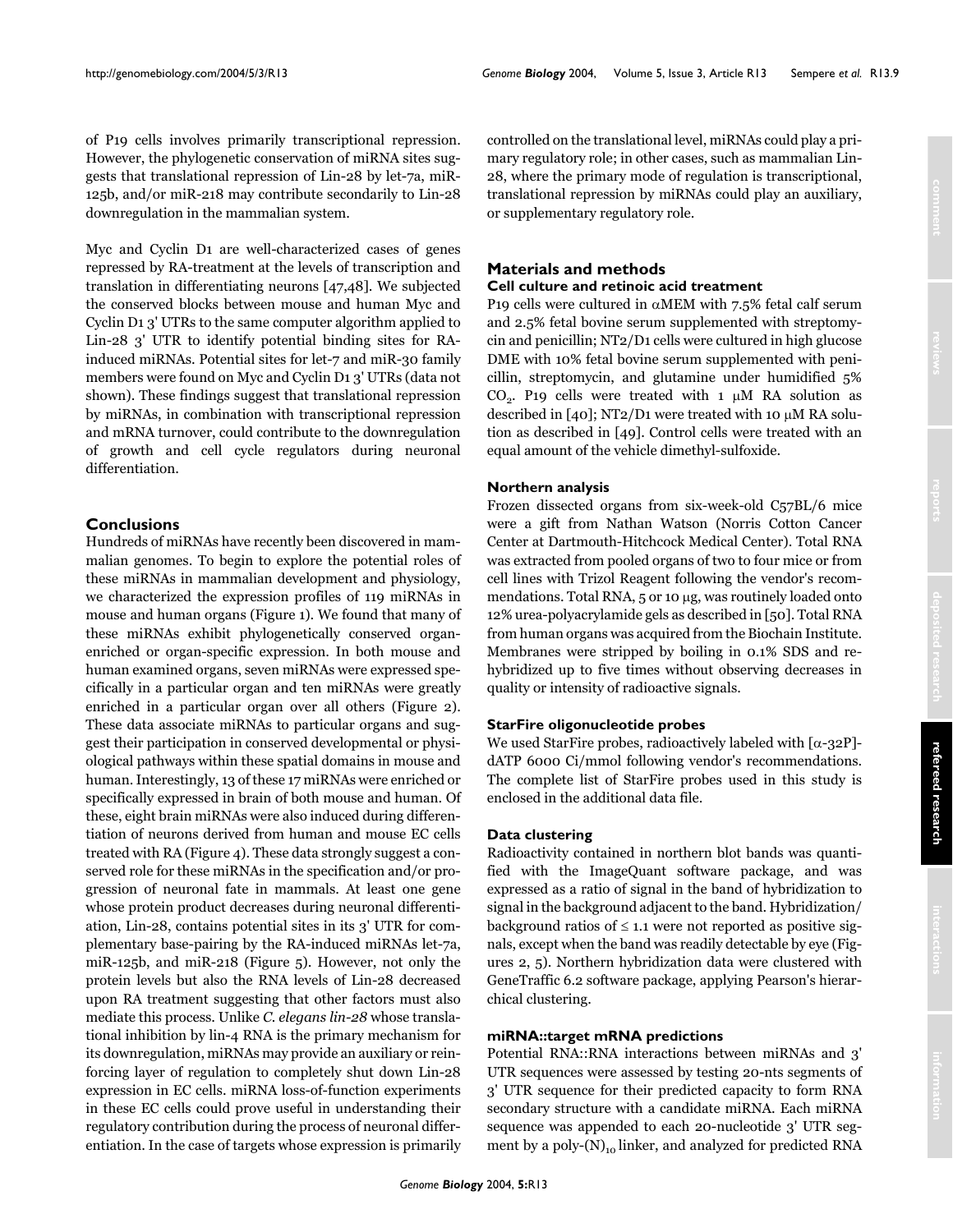secondary structure using the RNAfold program of the Vienna RNA package [51]. The full length of a 3' UTR sequence was queried by extracting successive 20-nucleotide test segments, tiling along in two-nucleotide steps. RNA folding output generated by ViennaRNA was analyzed using the following software filters to evaluate the strength of the predicted target::miRNA interaction: at least two out of the three first and last bases of the miRNA had to be bound to the target sequence; at least 65% of the miRNA sequence had to be bound to the target sequence; the free energy (∆G) of the binding had to be greater than -7 Kcal/mole; and the target::miRNA interaction site had to lie within regions of at least 76% identity between mouse and human target 3' UTRs.

The scoring scheme was modeled based on the experimentally confirmed interaction between lin-4 RNA::*lin-28* 3' UTR in *C. elegans*. Those predicted miRNA::UTR structures that passed the above filters were further assigned a numerical score based on the following parameters: total number of miRNA bases bound to a target sequence - points for binding were weighed, having a less impact on the score of a mismatch in the central region of the miRNA, which tends to bulge out in documented miRNA/mRNA interactions [[23,](#page-9-2)[45\]](#page-10-3) (denoted (a)); number of consecutive miRNA bases bound to target sequence (denoted (b)); overall ∆G of RNA-RNA interaction (denoted (c)); and additional emphasis for miRNA with the first three and last three bases bound to target sequence (denoted (d)). This is the formula of the overall score =  $8a +$  $2b + 84c + 6d$ .

#### **Additional data file**

The complete list of StarFire probes used in this study is provided in Additional data file 1, available with the complete version of this article, online.

#### **Acknowledgments**

We would like to thank Carol Ringelberg for assistance with data clustering analysis and Elena Bryleva for helpful comments on this manuscript. This work was supported by Public Health Service grant GM34028 to V.A., National Institutes of Health and National Cancer Institute grants RO1- CA87546 and RO1-CA62275 to E.D., The Lance Armstrong Foundation to S.J.F., and National Institutes of Health grant T32-CA09658 to I.P.

#### **References**

- 1. Lagos-Quintana M, Rauhut R, Lendeckel W, Tuschl T: **[Identification](http://www.ncbi.nlm.nih.gov/entrez/query.fcgi?cmd=Retrieve&db=PubMed&dopt=Abstract&list_uids=10.1126/science.1064921) [of novel genes coding for small expressed RNAs.](http://www.ncbi.nlm.nih.gov/entrez/query.fcgi?cmd=Retrieve&db=PubMed&dopt=Abstract&list_uids=10.1126/science.1064921)** *Science* 2001, **294:**853-858.
- 2. Lagos-Quintana M, Rauhut R, Yalcin A, Meyer J, Lendeckel W, Tuschl T: **[Identification of tissue-specific microRNAs from mouse.](http://www.ncbi.nlm.nih.gov/entrez/query.fcgi?cmd=Retrieve&db=PubMed&dopt=Abstract&list_uids=10.1016/S0960-9822(02)00809-6)** *Curr Biol* 2002, **12:**735-739.
- 3. Lagos-Quintana M, Rauhut R, Meyer J, Borkhardt A, Tuschl T: **[New](http://www.ncbi.nlm.nih.gov/entrez/query.fcgi?cmd=Retrieve&db=PubMed&dopt=Abstract&list_uids=10.1261/rna.2146903) [microRNAs from mouse and human.](http://www.ncbi.nlm.nih.gov/entrez/query.fcgi?cmd=Retrieve&db=PubMed&dopt=Abstract&list_uids=10.1261/rna.2146903)** *RNA* 2003, **9:**175-179.
- 4. Lai EC, Tomancak P, Williams RW, Rubin GM: **Computational identification of** *Drosophila* **[microRNA genes.](http://www.ncbi.nlm.nih.gov/entrez/query.fcgi?cmd=Retrieve&db=PubMed&dopt=Abstract&list_uids=193629)** *Genome Biol* 2003, **4:**R42.
- 5. Lau NC, Lim LP, Weinstein EG, Bartel DP: **An abundant class of tiny RNAs with probable regulatory roles in** *Caenorhabditis elegans***[.](http://www.ncbi.nlm.nih.gov/entrez/query.fcgi?cmd=Retrieve&db=PubMed&dopt=Abstract&list_uids=10.1126/science.1065062)** *Science* 2001, **294:**858-862.
- Lee RC, Ambros V: An extensive class of small RNAs in

*Caenorhabditis elegans***[.](http://www.ncbi.nlm.nih.gov/entrez/query.fcgi?cmd=Retrieve&db=PubMed&dopt=Abstract&list_uids=10.1126/science.1065329)** *Science* 2001, **294:**862-864.

- 7. Lim LP, Lau NC, Weinstein EG, Abdelhakim A, Yekta S, Rhoades MW, Burge CB, Bartel DP: **The microRNAs of** *Caenorhabditis elegans***[.](http://www.ncbi.nlm.nih.gov/entrez/query.fcgi?cmd=Retrieve&db=PubMed&dopt=Abstract&list_uids=10.1101/gad.1074403)** *Genes Dev* 2003, **17:**991-1008.
- 8. Lim LP, Glasner ME, Yekta S, Burge CB, Bartel DP: **[Vertebrate](http://www.ncbi.nlm.nih.gov/entrez/query.fcgi?cmd=Retrieve&db=PubMed&dopt=Abstract&list_uids=10.1126/science.1080372) [microRNA genes.](http://www.ncbi.nlm.nih.gov/entrez/query.fcgi?cmd=Retrieve&db=PubMed&dopt=Abstract&list_uids=10.1126/science.1080372)** *Science* 2003, **299:**1540.
- 9. Mourelatos Z, Dostie J, Paushkin S, Sharma A, Charroux B, Abel L, Rappsilber J, Mann M, Dreyfuss G: **[miRNPs: a novel class of ribo](http://www.ncbi.nlm.nih.gov/entrez/query.fcgi?cmd=Retrieve&db=PubMed&dopt=Abstract&list_uids=155365)[nucleoproteins containing numerous microRNAs.](http://www.ncbi.nlm.nih.gov/entrez/query.fcgi?cmd=Retrieve&db=PubMed&dopt=Abstract&list_uids=155365)** *Genes Dev* 2002, **16:**720-728.
- 10. Dostie J, Mourelatos Z, Yang M, Sharma A, Dreyfuss G: **[Numerous](http://www.ncbi.nlm.nih.gov/entrez/query.fcgi?cmd=Retrieve&db=PubMed&dopt=Abstract&list_uids=10.1261/rna.2141503) [microRNPs in neuronal cells containing novel microRNAs.](http://www.ncbi.nlm.nih.gov/entrez/query.fcgi?cmd=Retrieve&db=PubMed&dopt=Abstract&list_uids=10.1261/rna.2141503)** *RNA* 2003, **9:**180-186.
- 11. Reinhart BJ, Weinstein EG, Rhoades MW, Bartel B, Bartel DP: **[Micro-](http://www.ncbi.nlm.nih.gov/entrez/query.fcgi?cmd=Retrieve&db=PubMed&dopt=Abstract&list_uids=186362)[RNAs in plants.](http://www.ncbi.nlm.nih.gov/entrez/query.fcgi?cmd=Retrieve&db=PubMed&dopt=Abstract&list_uids=186362)** *Genes Dev* 2002, **16:**1616-1626.
- 12. Llave C, Kasschau KD, Rector MA, Carrington JC: **[Endogenous and](http://www.ncbi.nlm.nih.gov/entrez/query.fcgi?cmd=Retrieve&db=PubMed&dopt=Abstract&list_uids=150710) [silencing-associated small RNAs in plants.](http://www.ncbi.nlm.nih.gov/entrez/query.fcgi?cmd=Retrieve&db=PubMed&dopt=Abstract&list_uids=150710)** *Plant Cell* 2002, **14:**1605-1619.
- 13. Ke XS, Liu CM, Liu DP, Liang CC: **[MicroRNAs: key participants](http://www.ncbi.nlm.nih.gov/entrez/query.fcgi?cmd=Retrieve&db=PubMed&dopt=Abstract&list_uids=10.1016/S1367-5931(03)00075-9) [in gene regulatory networks.](http://www.ncbi.nlm.nih.gov/entrez/query.fcgi?cmd=Retrieve&db=PubMed&dopt=Abstract&list_uids=10.1016/S1367-5931(03)00075-9)** *Curr Opin Chem Biol* 2003, **7:**516-523.
- <span id="page-9-0"></span>14. Sempere LF, Sokol NS, Dubrovsky EB, Berger EM, Ambros V: **Temporal regulation of microRNA expression in** *Drosophila melanogaster* **[mediated by hormonal signals and Broad-Complex](http://www.ncbi.nlm.nih.gov/entrez/query.fcgi?cmd=Retrieve&db=PubMed&dopt=Abstract&list_uids=10.1016/S0012-1606(03)00208-2) [gene activity.](http://www.ncbi.nlm.nih.gov/entrez/query.fcgi?cmd=Retrieve&db=PubMed&dopt=Abstract&list_uids=10.1016/S0012-1606(03)00208-2)** *Dev Biol* 2003, **259:**9-18.
- 15. Lee Y, Jeon K, Lee JT, Kim S, Kim VN: **[MicroRNA maturation:](http://www.ncbi.nlm.nih.gov/entrez/query.fcgi?cmd=Retrieve&db=PubMed&dopt=Abstract&list_uids=126204) [stepwise processing and subcellular localization.](http://www.ncbi.nlm.nih.gov/entrez/query.fcgi?cmd=Retrieve&db=PubMed&dopt=Abstract&list_uids=126204)** *EMBO J* 2002, **21:**4663-4670.
- 16. Pasquinelli AE, Reinhart BJ, Slack F, Martindale MQ, Kuroda MI, Maller B, Hayward DC, Ball EE, Degnan B, Muller P, *et al.*: **[Conservation of](http://www.ncbi.nlm.nih.gov/entrez/query.fcgi?cmd=Retrieve&db=PubMed&dopt=Abstract&list_uids=10.1038/35040556) [the sequence and temporal expression of let-7 hetero](http://www.ncbi.nlm.nih.gov/entrez/query.fcgi?cmd=Retrieve&db=PubMed&dopt=Abstract&list_uids=10.1038/35040556)[chronic regulatory RNA.](http://www.ncbi.nlm.nih.gov/entrez/query.fcgi?cmd=Retrieve&db=PubMed&dopt=Abstract&list_uids=10.1038/35040556)** *Nature* 2000, **408:**86-89.
- 17. Krichevsky AM, King KS, Donahue CP, Khrapko K, Kosik KS: **[A](http://www.ncbi.nlm.nih.gov/entrez/query.fcgi?cmd=Retrieve&db=PubMed&dopt=Abstract&list_uids=10.1261/rna.5980303) [microRNA array reveals extensive regulation of microRNAs](http://www.ncbi.nlm.nih.gov/entrez/query.fcgi?cmd=Retrieve&db=PubMed&dopt=Abstract&list_uids=10.1261/rna.5980303) [during brain development.](http://www.ncbi.nlm.nih.gov/entrez/query.fcgi?cmd=Retrieve&db=PubMed&dopt=Abstract&list_uids=10.1261/rna.5980303)** *RNA* 2003, **9:**1274-1281.
- 18. Carrington JC, Ambros V: **[Role of microRNAs in plant and ani](http://www.ncbi.nlm.nih.gov/entrez/query.fcgi?cmd=Retrieve&db=PubMed&dopt=Abstract&list_uids=10.1126/science.1085242)[mal development.](http://www.ncbi.nlm.nih.gov/entrez/query.fcgi?cmd=Retrieve&db=PubMed&dopt=Abstract&list_uids=10.1126/science.1085242)** *Science* 2003, **301:**336-338.
- 19. Chen X: **A microRNA as a translational repressor of APETALA2 in** *Arabidopsis* **flower development.** *Science* 2003:101126/science.1088060.
- 20. Palatnik JF, Allen E, Wu X, Schommer C, Schwab R, Carrington JC, Weigel D: **[Control of leaf morphogenesis by microRNAs.](http://www.ncbi.nlm.nih.gov/entrez/query.fcgi?cmd=Retrieve&db=PubMed&dopt=Abstract&list_uids=10.1038/nature01958)** *Nature* 2003, **425:**257-263.
- 21. Tang G, Reinhart BJ, Bartel DP, Zamore PD: **[A biochemical frame](http://www.ncbi.nlm.nih.gov/entrez/query.fcgi?cmd=Retrieve&db=PubMed&dopt=Abstract&list_uids=10.1101/gad.1048103)[work for RNA silencing in plants.](http://www.ncbi.nlm.nih.gov/entrez/query.fcgi?cmd=Retrieve&db=PubMed&dopt=Abstract&list_uids=10.1101/gad.1048103)** *Genes Dev* 2003, **17:**49-63.
- <span id="page-9-1"></span>22. Xie Z, Kasschau KD, Carrington JC: **Negative feedback regulation of Dicer-Like1 in** *Arabidopsis* **[by microRNA-guided](http://www.ncbi.nlm.nih.gov/entrez/query.fcgi?cmd=Retrieve&db=PubMed&dopt=Abstract&list_uids=10.1016/S0960-9822(03)00281-1) [mRNA degradation.](http://www.ncbi.nlm.nih.gov/entrez/query.fcgi?cmd=Retrieve&db=PubMed&dopt=Abstract&list_uids=10.1016/S0960-9822(03)00281-1)** *Curr Biol* 2003, **13:**784-789.
- <span id="page-9-2"></span>23. Lee RC, Feinbaum RL, Ambros V: **The** *C. elegans* **[heterochronic](http://www.ncbi.nlm.nih.gov/entrez/query.fcgi?cmd=Retrieve&db=PubMed&dopt=Abstract&list_uids=8252621) [gene lin-4 encodes small RNAs with antisense complemen](http://www.ncbi.nlm.nih.gov/entrez/query.fcgi?cmd=Retrieve&db=PubMed&dopt=Abstract&list_uids=8252621)[tarity to lin-14.](http://www.ncbi.nlm.nih.gov/entrez/query.fcgi?cmd=Retrieve&db=PubMed&dopt=Abstract&list_uids=8252621)** *Cell* 1993, **75:**843-854.
- <span id="page-9-7"></span>24. Feinbaum R, Ambros V: **The timing of lin-4 RNA accumulation controls the timing of postembryonic developmental events in** *Caenorhabditis elegans***[.](http://www.ncbi.nlm.nih.gov/entrez/query.fcgi?cmd=Retrieve&db=PubMed&dopt=Abstract&list_uids=10.1006/dbio.1999.9272)** *Dev Biol* 1999, **210:**87-95.
- 25. Pasquinelli AE, Ruvkun G: **[Control of developmental timing by](http://www.ncbi.nlm.nih.gov/entrez/query.fcgi?cmd=Retrieve&db=PubMed&dopt=Abstract&list_uids=10.1146/annurev.cellbio.18.012502.105832) [microRNAs and their targets.](http://www.ncbi.nlm.nih.gov/entrez/query.fcgi?cmd=Retrieve&db=PubMed&dopt=Abstract&list_uids=10.1146/annurev.cellbio.18.012502.105832)** *Annu Rev Cell Dev Biol* 2002, **18:**495-513.
- 26. Rougvie AE: **[Control of developmental timing in animals.](http://www.ncbi.nlm.nih.gov/entrez/query.fcgi?cmd=Retrieve&db=PubMed&dopt=Abstract&list_uids=10.1038/35088566)** *Nat Rev Genet* 2001, **2:**690-701.
- <span id="page-9-3"></span>27. Olsen PH, Ambros V: **The lin-4 regulatory RNA controls developmental timing in** *Caenorhabditis elegans* **[by blocking LIN-](http://www.ncbi.nlm.nih.gov/entrez/query.fcgi?cmd=Retrieve&db=PubMed&dopt=Abstract&list_uids=10.1006/dbio.1999.9523)[14 protein synthesis after the initiation of translation.](http://www.ncbi.nlm.nih.gov/entrez/query.fcgi?cmd=Retrieve&db=PubMed&dopt=Abstract&list_uids=10.1006/dbio.1999.9523)** *Dev Biol* 1999, **216:**671-680.
- <span id="page-9-4"></span>28. Seggerson K, Tang L, Moss EG: **Two genetic circuits repress the** *Caenorhabditis elegans* **[heterochronic gene lin-28 after trans](http://www.ncbi.nlm.nih.gov/entrez/query.fcgi?cmd=Retrieve&db=PubMed&dopt=Abstract&list_uids=10.1006/dbio.2001.0563)[lation initiation.](http://www.ncbi.nlm.nih.gov/entrez/query.fcgi?cmd=Retrieve&db=PubMed&dopt=Abstract&list_uids=10.1006/dbio.2001.0563)** *Dev Biol* 2002, **243:**215-225.
- <span id="page-9-5"></span>29. Slack FJ, Basson M, Liu Z, Ambros V, Horvitz HR, Ruvkun G: **The lin-41 RBCC gene acts in the** *C. elegans* **[heterochronic pathway](http://www.ncbi.nlm.nih.gov/entrez/query.fcgi?cmd=Retrieve&db=PubMed&dopt=Abstract&list_uids=10882102) [between the let-7 regulatory RNA and the LIN-29 transcrip](http://www.ncbi.nlm.nih.gov/entrez/query.fcgi?cmd=Retrieve&db=PubMed&dopt=Abstract&list_uids=10882102)[tion factor.](http://www.ncbi.nlm.nih.gov/entrez/query.fcgi?cmd=Retrieve&db=PubMed&dopt=Abstract&list_uids=10882102)** *Mol Cell* 2000, **5:**659-669.
- 30. Abrahante JE, Daul AL, Li M, Volk ML, Tennessen JM, Miller EA, Rougvie AE: **The** *Caenorhabditis elegans* **[hunchback-like gene](http://www.ncbi.nlm.nih.gov/entrez/query.fcgi?cmd=Retrieve&db=PubMed&dopt=Abstract&list_uids=12737799) [lin-57/hbl-1 controls developmental time and is regulated by](http://www.ncbi.nlm.nih.gov/entrez/query.fcgi?cmd=Retrieve&db=PubMed&dopt=Abstract&list_uids=12737799) [microRNAs.](http://www.ncbi.nlm.nih.gov/entrez/query.fcgi?cmd=Retrieve&db=PubMed&dopt=Abstract&list_uids=12737799)** *Dev Cell* 2003, **4:**625-637.
- <span id="page-9-6"></span>31. Lin SY, Johnson SM, Abraham M, Vella MC, Pasquinelli A, Gamberi C, Gottlieb E, Slack FJ: **The** *C elegans* **[hunchback homolog, hbl-1,](http://www.ncbi.nlm.nih.gov/entrez/query.fcgi?cmd=Retrieve&db=PubMed&dopt=Abstract&list_uids=12737800) [controls temporal patterning and is a probable microRNA](http://www.ncbi.nlm.nih.gov/entrez/query.fcgi?cmd=Retrieve&db=PubMed&dopt=Abstract&list_uids=12737800) [target.](http://www.ncbi.nlm.nih.gov/entrez/query.fcgi?cmd=Retrieve&db=PubMed&dopt=Abstract&list_uids=12737800)** *Dev Cell* 2003, **4:**639-650.